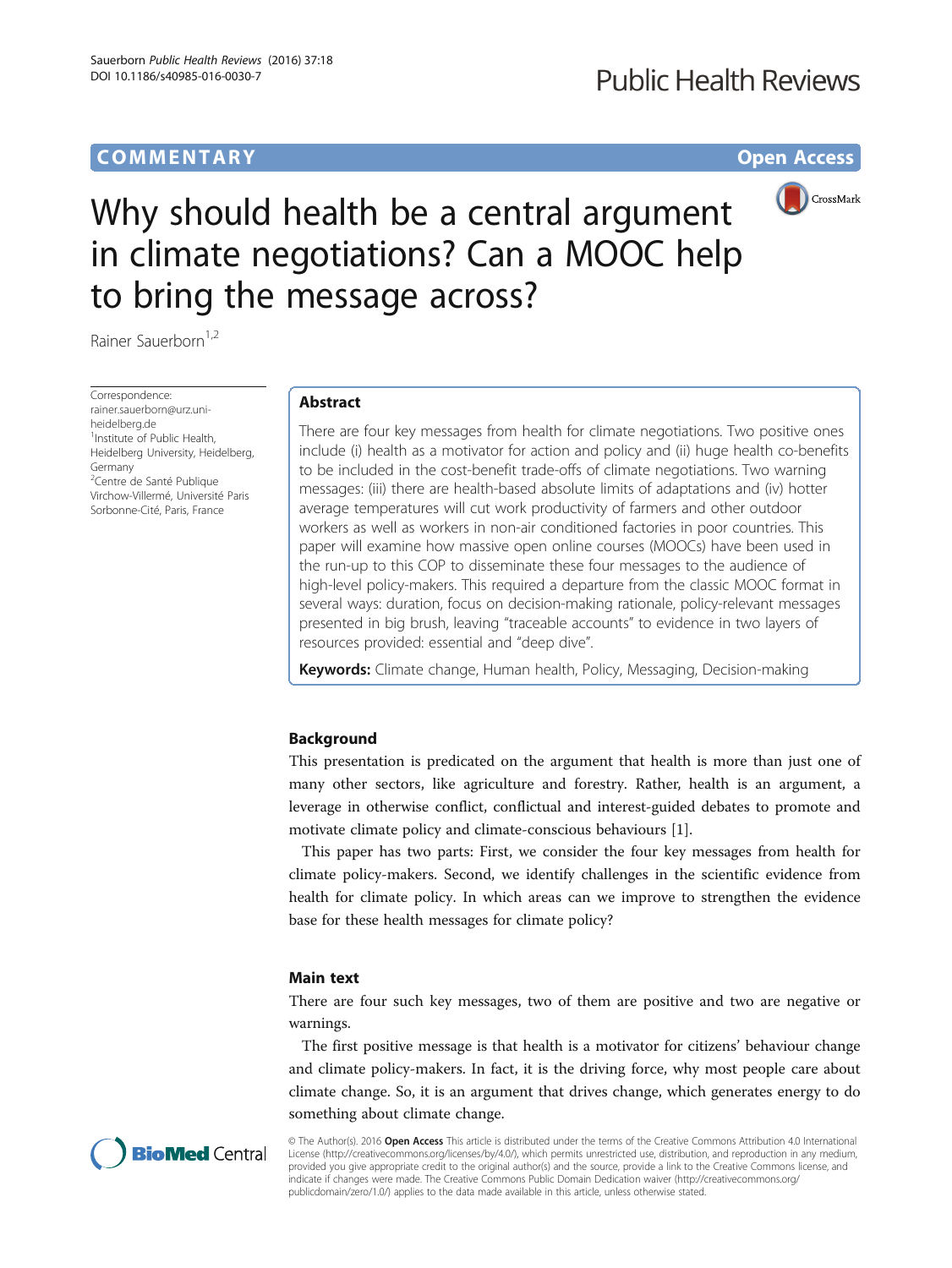The second positive message lies in the huge health co-benefits that accrue from climate policies [[2,](#page-2-0) [3\]](#page-3-0). The somewhat simplifying motto is "what's good for the climate is good for health" true for many policies, such as enhancing personal mobility or eating less red meat. A huge co-benefit has only recently been identified [\[4](#page-3-0)]: black carbon is a climate-active pollutant, which is produced mainly by indoor cooking with biomass, a practice, which is wide-spread particularly in low-income countries. Indoor air-pollution kills about four million people each year, most of them are women and children [\[5](#page-3-0)]. So, by doing something for the climate (reducing black carbon), we also do something for our health. Cognitive psychology tells us that positive arguments are much more powerful in inducing change in behaviour and for that matter in policies than the quite negative scenarios that are often put forward. The message is, a climatefriendly planet is a healthier planet.

This said, there are also two negative messages from public health which we see as warning signs or guard-rails for climate policy-makers.

The first of them states that there are absolute health-based limits of adaptation to a world with unfettered climate change, beyond 2° warming. This is based on physiological evidence, i.e. from the way our body works. This is true certainly for our limits of adapting to a warmer world, to higher temperatures, but it also applies to the ability to cope with other diseases that will be increased due to climate change, such as infectious diseases, heart and lung diseases as well as mental diseases [[3](#page-3-0), [4](#page-3-0)].

The second negative argument is a health-based economic argument. We know that as temperature rises, our capacity to work is decreasing, so is our work output [\[6](#page-3-0)]. This is very bad news for high-temperature tropical and subtropical countries, for which economic growth is a key precondition for development. Not only the outdoor workers, such as construction workers, farmers or traffic policemen are concerned but also the increasing number of factory workers. To date, only a tiny fraction of factories in low- and middle-income countries are air-conditioned. Hence, temperatures inside the factory are likely to be even higher than outside. This argument from heat physiology has a bearing on not only on health effects but also on work productivity.

In the second part of this presentation, we present data indicating research needs to further corroborate these health messages for climate policy. Does the world produce enough health research for policy-makers in the right areas?

There is a good and bad news. The good news is the upward trend of scientific publications, in which health aspects of climate change are studied from 1990 till today. Simultaneously, but with a delay of several years, the Intergovernmental Panel on Climate Change (IPCC) increasingly deals with health aspects in its assessment reports. For example, the term "health" is mentioned 10 times in the first IPCC report in 1990 but more than 2500 times in the last report in 2014 [[7\]](#page-3-0). Interestingly, only 26 % of these references of the world health originated from the health chapter. In the majority of instances, health was mentioned in the chapters of other sectors, such as agriculture, tourism or forestry. One could arguably say that health has become a mainstream concern.

However, when looking at the absolute numbers of publications dealing with health aspects of climate change and comparing them to climate-related publications from other sectors, health research is still significantly behind [[7\]](#page-3-0).

The second not so good news is the mismatch between, on the one hand, the topics of published studies and, on the other hand, the topics and evidence which policy-makers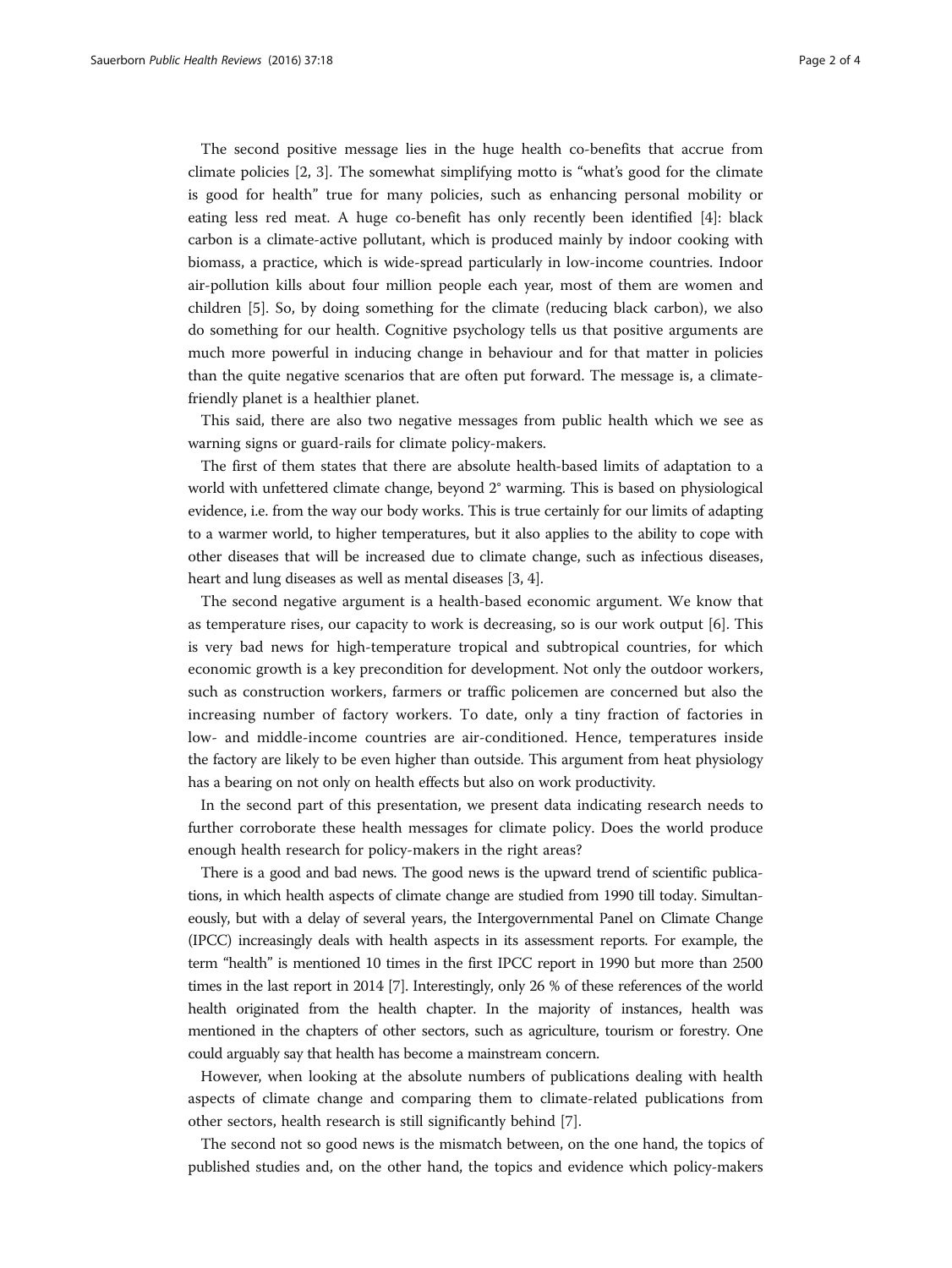<span id="page-2-0"></span>want. The latter include studies on the costs and effectiveness of adaptation measures for example. Furthermore, the topics that interest researchers are often not in sync with the imputed size of climate-related health problems. For example, research on the effect of heat waves abound, from Göteborg to Italy, but research on climate impact on malnutrition is very scanty [\[8\]](#page-3-0), although malnutrition is considered to be one of the main health impacts [[3, 4](#page-3-0), [9](#page-3-0)]. It is very telling to compare the research output on different risk factors: the scientific output was about 40,000 papers in between 2002 and 2012. In the same time span, only 300 articles or less than 1 % were published on climate change as a risk factor for health [\[10\]](#page-3-0).

Beyond the mismatch of health topics studied and those most relevant, there is huge North-South gap in publications. Both as far as authors and as far as the socioeconomic study context are concerned, the North dominates the scientific production. This too, needs to see rigorous funding policies to fill the gap [[7\]](#page-3-0).

Looking at the policy relationship between a health topic and climate change, we classified research into the following categories (i) impact, (ii) co-benefits, (iii) adaptations, (iv) cost estimates of policies and (v) long-term projections linking health data to climate models. We observed that most health-related research on climate change is on impacts and only recently on co-benefits. Very little research is dedicated to adaptation policies, their costs and effectiveness. Long-term model projections of health impacts are the least frequent subjects of research.

#### Conclusions

To sum up, there are four important messages from health for climate policy. These should be undergirded with more research, which focuses better on the evidence needs of policy makers: projection of health impacts in understudied areas, such as malnutrition and health adaptation strategies and their costs are the two major areas that need further research.

#### Abbreviations

IPCC: Intergovernmental Panel on Climate Change

#### Authors' information

Director of the Institute of Public Health at the University of Heidelberg. He was lead author of the health chapter of the recent assessment report of the IPCC (Inter-Governmental Panel on Climate change. He served as an advisor to the German Federal Government on "Global Environmental Changes", Guest Professor of Climate Change and Global Health in Umeå, Sweden and is currently Visiting Chair for Climate Change at the Centre Virchow-Villermé for Public Health Paris-Berlin.

#### Competing interests

The author declare that he has no competing interests.

#### Consent for publication

Not applicable.

#### Ethics approval and consent to participate Not applicable

Received: 9 September 2016 Accepted: 19 September 2016 Published online: 19 October 2016

#### References

- 1. Sauerborn R, Kjellstrom T, Nilsson M. Invited Editorial: health as a crucial driver for climate policy. Glob Health Action. 2009;2:1–5.
- Haines A, McMichael AJ, Smith KR, Roberts I, Woodcock J, Markandya A, et al. Public health benefits of strategies to reduce greenhouse-gas emissions: overview and implications for policy makers. Lancet. 2009;374(9707):2104–14.